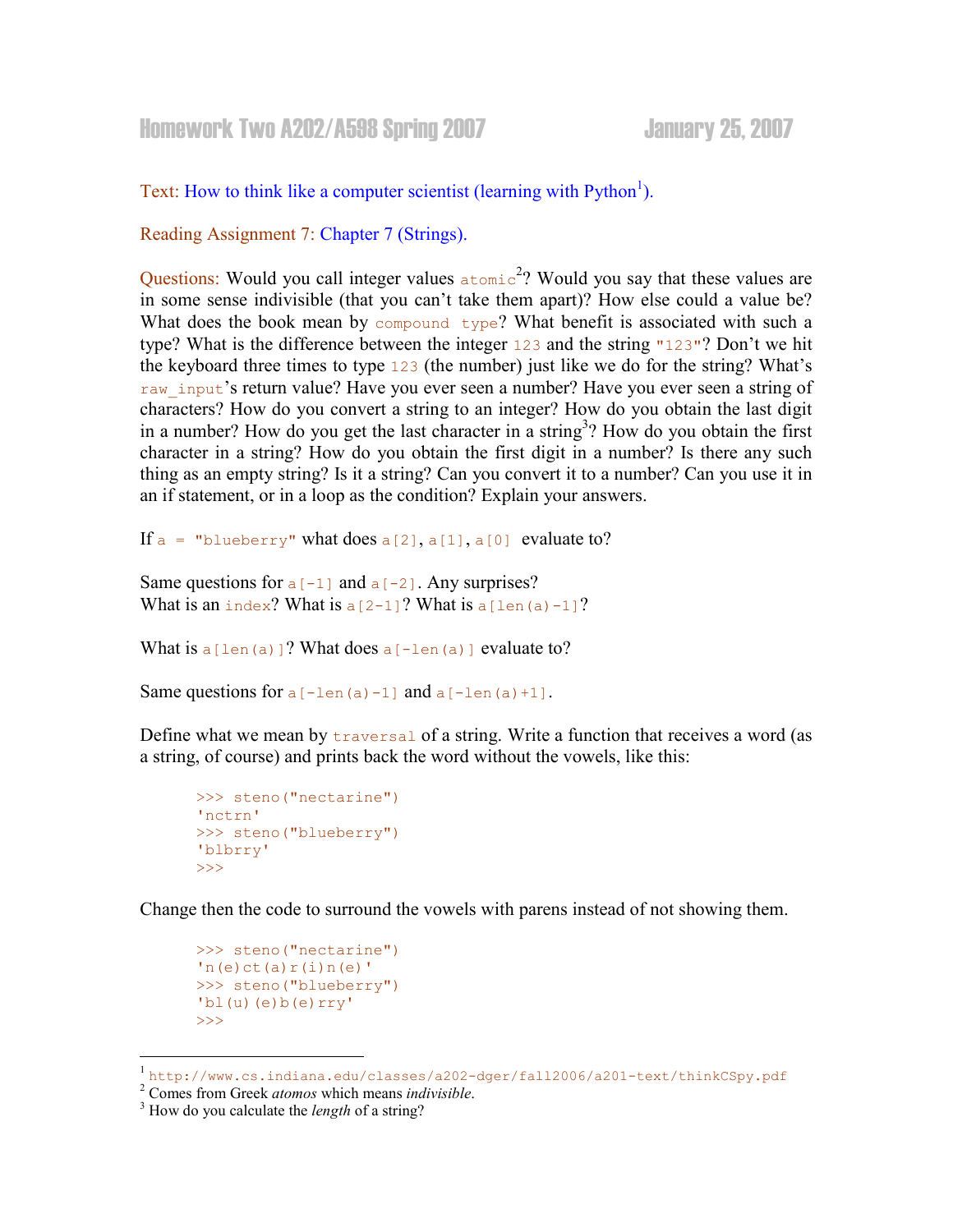Use a  $f \circ r$  ... in ... loop to produce the reverse<sup>4</sup> of a given string.

Solve/finish the exercise listed at the bottom of page 74.

What is a string slice? If  $a =$  "blueberry" evaluate the following:

- $a[2:3]$ •  $a[2:]$ • a[:3]  $\bullet$  a[:] •  $a[-1:-3]$ •  $a[-1]$ •  $a[1:1]$
- 

Explain how the comparison operators  $==, \langle, \langle=, \rangle$ ,  $>=$  and  $!=$  work with strings<sup>5</sup>.

What does the following code fragment produce and why:

 $a = "readEval"$  $b = "read eval"$  $c = "readeval"$ print  $a < b$ ,  $a < c$ ,  $b < c$ 

What does it mean for strings to be immutable?

Write code for a function (call it  $f$ un) that receives a non-empty word and replaces the first letter in it with an underscore, like this:

```
>>> fun("blueberry") 
' lueberry'
>> fun("glue")
'_lue' 
>
```
Is that how you implemented your steno function from the previous exercises?

Write the code for the modified  $f$  and function mentioned in the exercise on page 76.

Write a function count which gets two arguments, a string and a character, and reports the number of times (perhaps zero) that the character appears in the string. Write another function contains which takes a string and a character and determines if the character appears in the string or not. Can you define contains in terms of count?

What is the benefit and purpose of the string module?

<sup>&</sup>lt;sup>4</sup> That is, obtain and print  $a[-1]$  +  $a[-2]$  + ... +  $a[0]$  where a is the given string.

<sup>5</sup> Discuss if they work any different for numbers.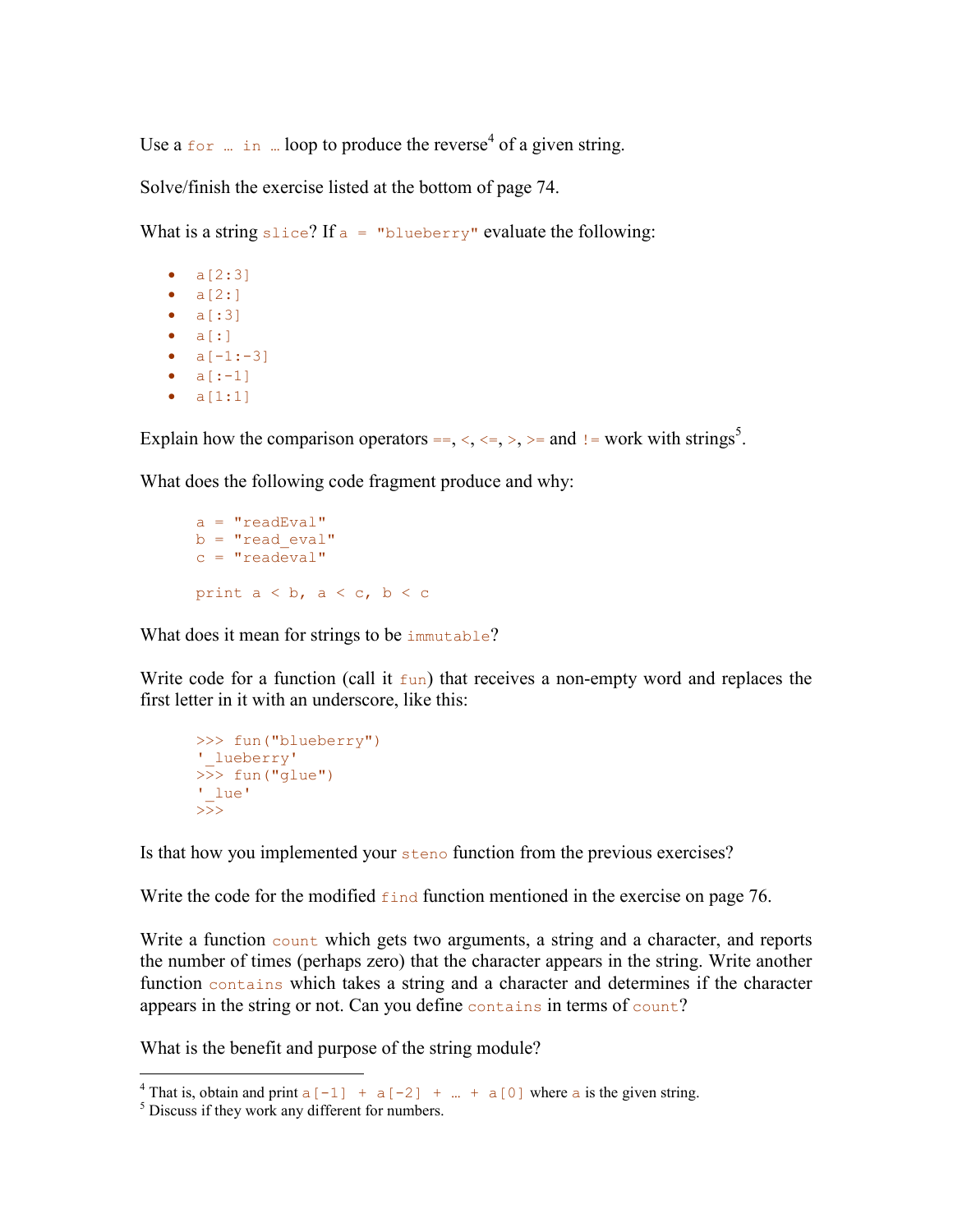Briefly describe each of the following:

1. string.find(…) 2. string.lowercase 3. string.uppercase 4. string.digits 5. string.whitespace

What's the difference between the  $\pm n$  operator as presented in this section (7.10) and the one seen in the  $f$ <sub>or</sub>  $\ldots$  in  $\ldots$  loop? Are there any similarities, too?

Where can you find the Python Library Reference<sup>6</sup>?

Programs to write:

- write a program that plays Hangman with the user
- $\bullet$  write a program that shuffles<sup>7</sup> the letters in a word (word jumble)
- write a program to produce circular permutations of a given word<sup>8</sup>

Reading Assignment 8: Chapter 8 (Lists).

Questions: A \_\_\_\_ is an ordered set of values, where each value is identified by an index.

Do strings match the definition you just read? How do they match it and how don't they?

Both lists and strings are called  $\qquad \qquad$ .

Is a string the same as a list of characters?

Can we have a list of strings?

What is a nested list? Can we have nested strings?

What values can we have in a list? Do they all have to be the same type<sup>9</sup>?

What does range  $(\ldots)$  do<sup>10</sup>?

How do you create the following lists:

•  $[4, 5, 6]$ 

-

•  $[-2, 1, 3]$ 

<sup>6</sup> List the URL, like so: http://docs.python.org/lib/

 $7$  Randomly. For example with input python it could produce poynth

<sup>&</sup>lt;sup>8</sup> Give it the word apple and it produces: pplea, pleap, leapp, eappl, and apple.

<sup>9</sup> Can you have an integer, a string, a list of integers and a list of strings in a list?

 $10$  Include all variants, with one, two and three arguments in your answer.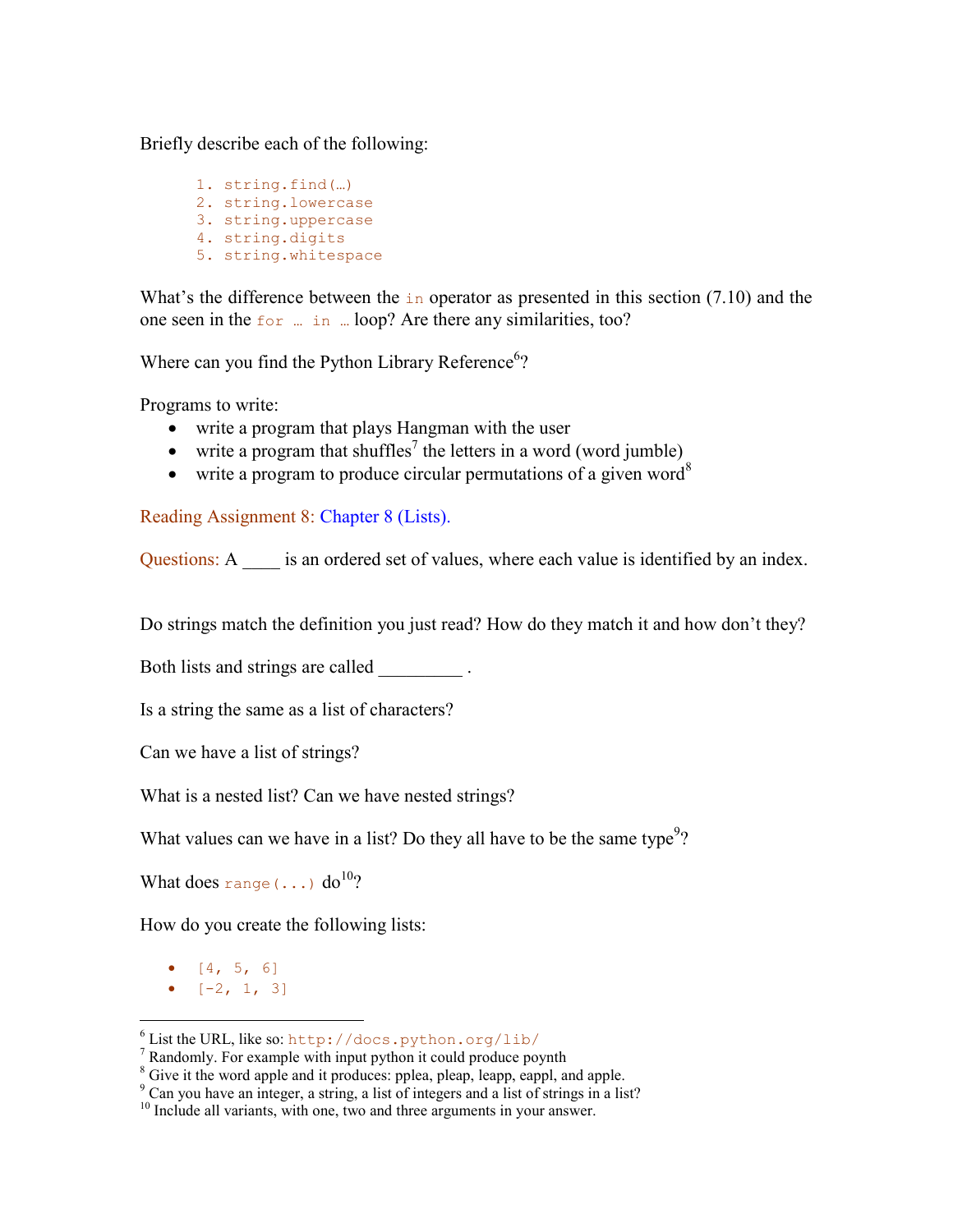•  $[-9, -8, -7, -6, -5]$ •  $[-9, -10, -11, -12]$ •  $[0, 1, 2]$ 

Is the empty string an empty sequence? Can lists be empty?

Write a function that receives a list and a value and counts the number of occurrences of the value in the given list. Provide two implementations: recursive and iterative.

If  $a = \begin{bmatrix} 5, 4, 3, 2, 1, 0 \end{bmatrix}$  evaluate the following expressions:

 $\bullet$   $a[0]$ •  $a[-1]$  $\bullet$  a[a[0]] •  $a[a[-1]]$ •  $a[a[a[2]+1]]]$ 

Can you change an element of a sequence? What if the sequence is a string?

Consider the following code: what is the value of a at the end?

```
a = [1, 2, 3]a[2]=0a[a[2]] = 5a[1:2] = []
```
What is the difference between  $a[1:2] = [ ]$  and  $a[1] = [ ]$ ? How would a change if we make this change in the last statement of the fragment presented?

What does  $a + b$  amounts to if a and b are lists?

Write a function that receives a list of integers and returns their sum $<sup>11</sup>$ .</sup>

How do you determine the length of a list?

If  $a = \begin{bmatrix} 1 \\ 2 \\ 1 \end{bmatrix}$ ,  $\begin{bmatrix} 3 \\ 4 \end{bmatrix}$ ,  $\begin{bmatrix} 5 \\ 5 \end{bmatrix}$  what is the length of  $a$ ? How many elements does it contain? How many integers? What does  $l_{en}(a)$  return?

Same questions after we make  $a[1:2] = [2, 3], 4$ .

What does a [len(a)] evaluate to<sup>12</sup>?

Write a function that receives a list (that could contain nested lists) of integers and reports the total the number of integers at all levels $^{13}$ .

<sup>-</sup><sup>11</sup> What is list traversal?

<sup>&</sup>lt;sup>12</sup> Assume a is a list: how do you obtain its last element?

<sup>&</sup>lt;sup>13</sup> For example  $[1, [2, 3, 5], 4]$  is a list of three elements with five integers inside.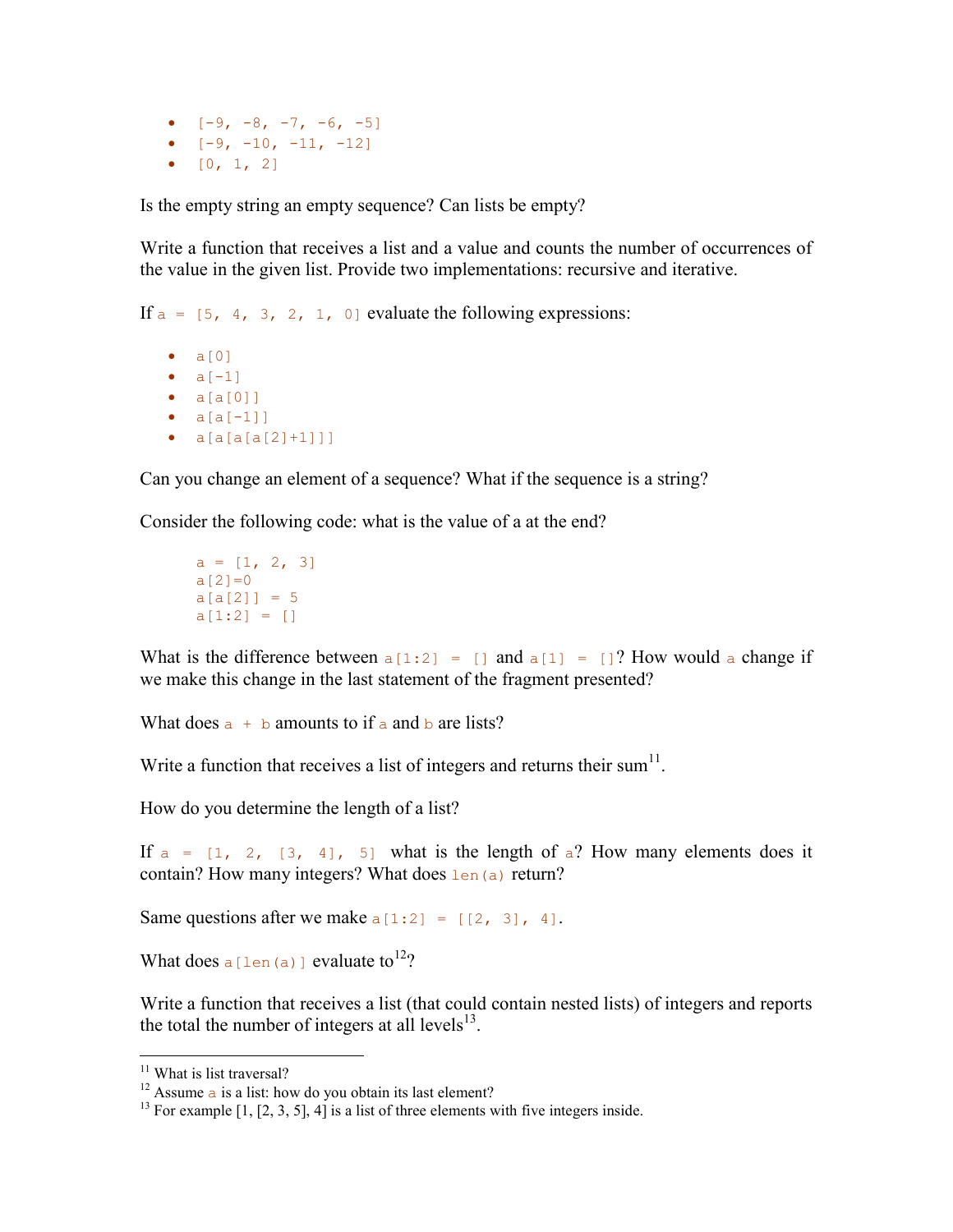If a is  $[1, 2, 3]$  is there a difference between not 1 in a and 1 not in a?

Is every  $f \circ r$  loop expressible through an equivalent while loop? Why or why not, and what is your justification? Is the reverse true?

Write loops that produce the first 20 terms in the sequences:

- $1, -1, 1, -1, 1, -1...$
- 1, 3, 5, 7, 9, 11, 13, ...
- 1, 0, 2,  $-1$ , 3,  $-4$ , 5,  $-6$ , ...

Is one type of loop usually more useful or convenient than the other?

Which one do you prefer? Why?

If a is  $[1, 2, 3]$ 

- what is the difference (if any) between  $a * 3$  and  $[a, a, a]$ ?
- is  $a * 3$  equivalent to  $a + a + a$ ?
- what is the meaning of  $a[1:1] = 9$ ?
- what's the difference between  $a[1:2] = 4$  and  $a[1:1] = 4$ ?

What's  $a[1:1]$  if a is a string of at least two characters<sup>14</sup>?

What's the purpose of the del operator? Can you delete a slice? Why is there so much space left on page 88?

What is a state diagram and where have we used it in this text?

What is the following Python interaction trying to communicate:

```
>>> a = [1, 2, 3]>> b = [1, 2, 3]\gg id(a)
10954592 
\gg id(b)
12948944 
>> a[0] = 3
>>> a 
[3, 2, 3] 
>>> b 
[1, 2, 3]\gg id(a)
10954592 
\gg id(b)
12948944 
>>>
```
<u>.</u>

<sup>&</sup>lt;sup>14</sup> What if the string is shorter?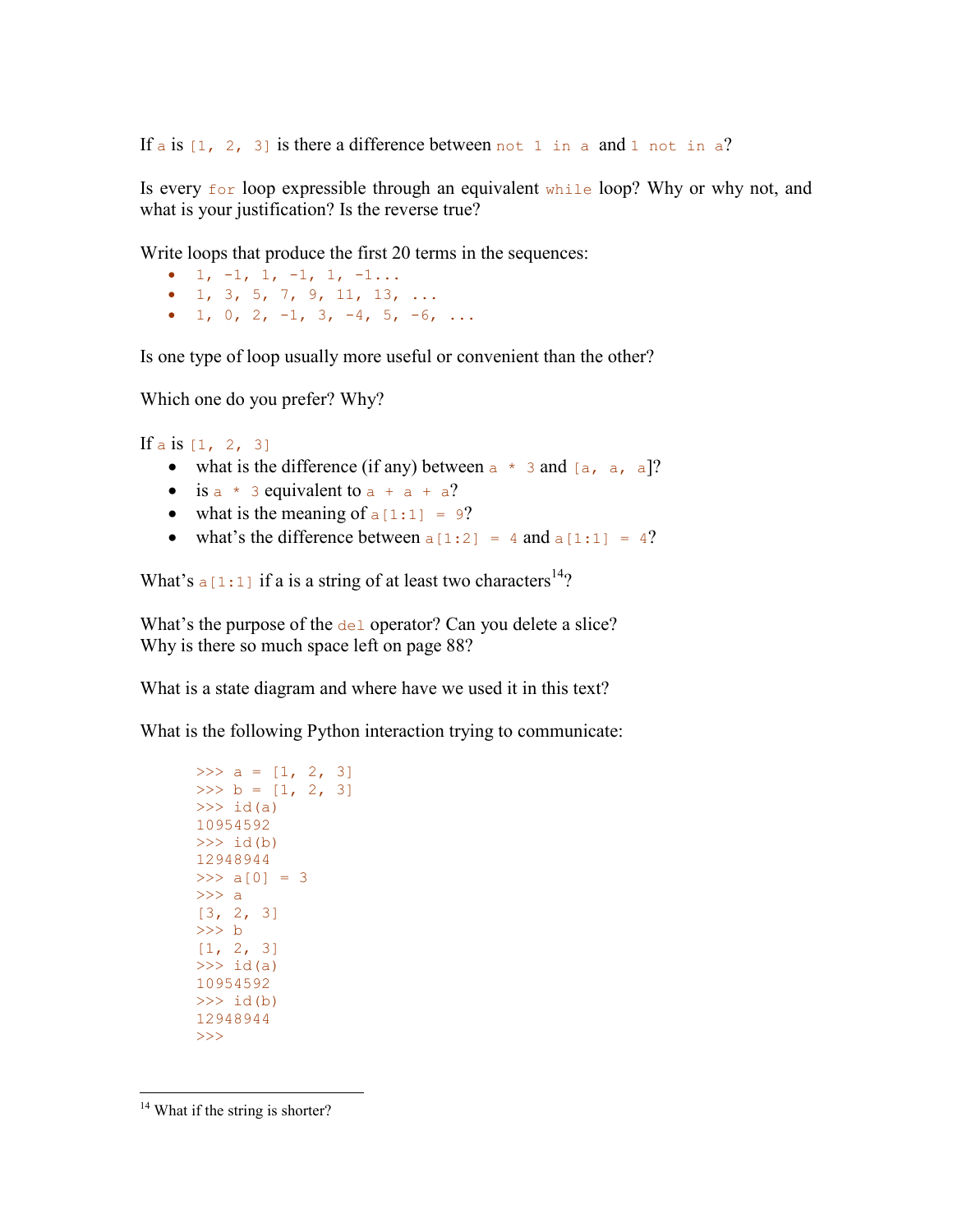Same question for this one:

```
>>> a = [1, 2, 3]>>b = [1, 2, 3]\gg id(a)
12012840 
\gg id(b)
12773376 
>> b = a
\gg id(b)
12012840 
>> a[0] = 3
>>> a 
[3, 2, 3]>>> b 
[3, 2, 3] 
>>>
```
Is there any difference between the two?

Now explain this:

```
>> a = 1
>> b = 1
\gg id(a)
10901272 
\gg id(b)
10901272 
>>b = 2\gg id(b)
10901260 
>> a
1 
>>>
```
Do you find anything related in this last example:

```
>>> a = [1, 2, 3]\gg id(a)
10954592 
>> a[0] = 3\gg id(a)
10954592 
>>>
```
Why is  $id(a) == id(b)$  while  $id(x) != id(y)$  in the example below:

```
>> a = 9
>> b = 9
\gg id(a)
10901176 
>>> id (b) 
10901176 
>>> id(a) == id(b)
```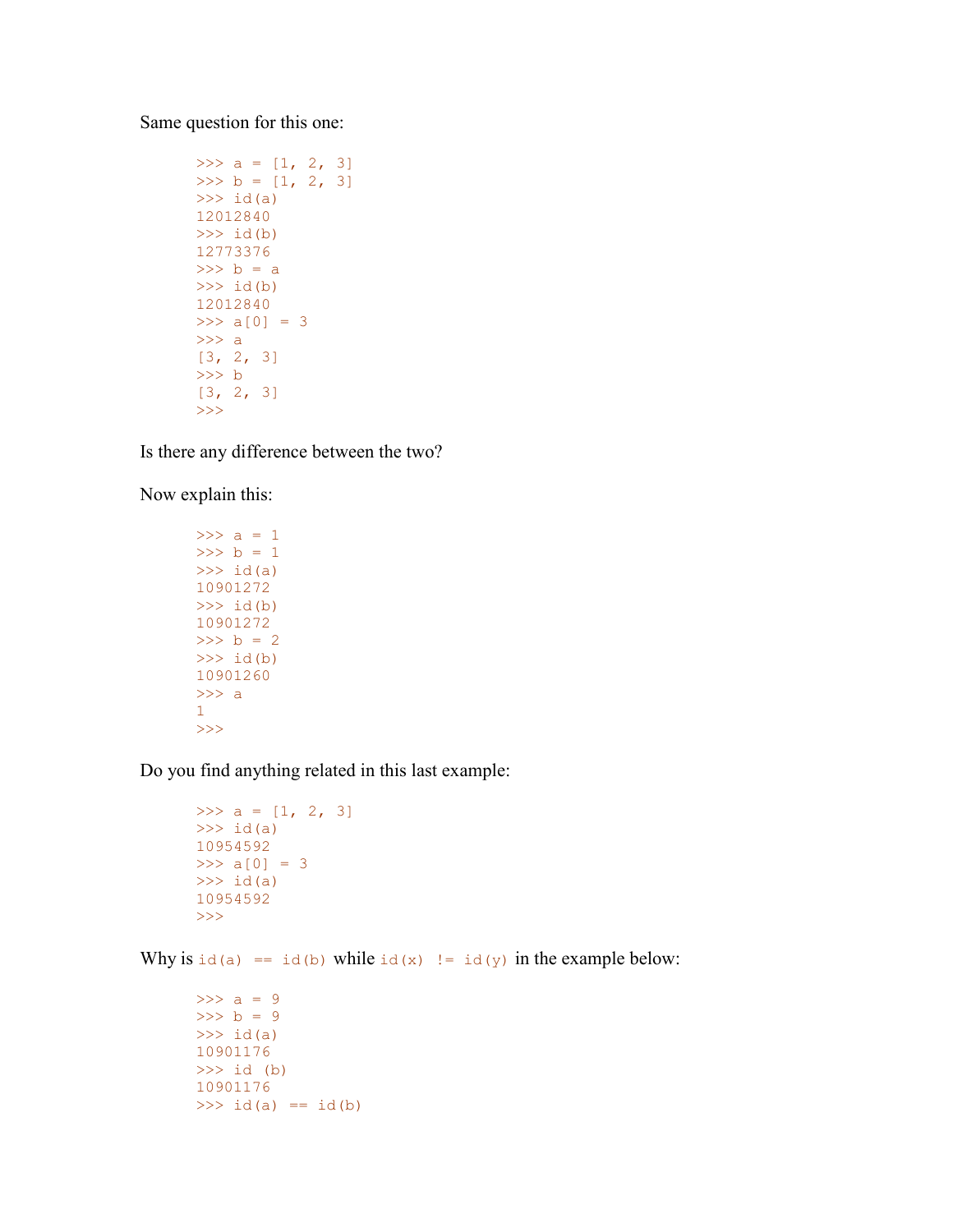```
True 
>>> x = [1, 2, 3]>>> y = [1, 2, 3]>>> id(x) != id(y)True 
\gg id(x)
11428848 
\gg id(y)
12943768 
>>>
```
What is aliasing? The book shows that aliasing sometimes does not happen for strings? Why do you think that is so? Comment on the code below:

```
\gg a = "banana"
>> b = "bana" + " na"
\gg id(a)
12929248 
\gg id(b)
12930912 
>> c = "banana"\gg id(c)
12929248 
>>>
```
What's the simplest way to clone a list? What's  $\epsilon$ loning?

Write a function that sorts an array of integers in ascending order.

Write a function that reverses an array of integers (in situ, or as a clone). Write a function that receives two lists and creates a third, that contains all elements of the first followed by all elements of the second.

Using nested lists write a function that implements matrix addition.

Does the slice operator always produces a new list?

Write a function to generate a matrix of given size (rows and columns) full of random values (positive integers between -50 and 50). Work out a show function that receives a matrix and prints it nicely, with all the values properly aligned, like this:

```
>>> show([[1, 2, 3], [101, 102, 19], [1, 12, 123]])
  1 2 3 
101 102 19 
  1 12 123 
\gg show([[12, 201, 3], [1, 19], [123]])
 12 201 3 
 1 19 
123 
>>>
```
Note the function works even if the argument is not a matrix proper.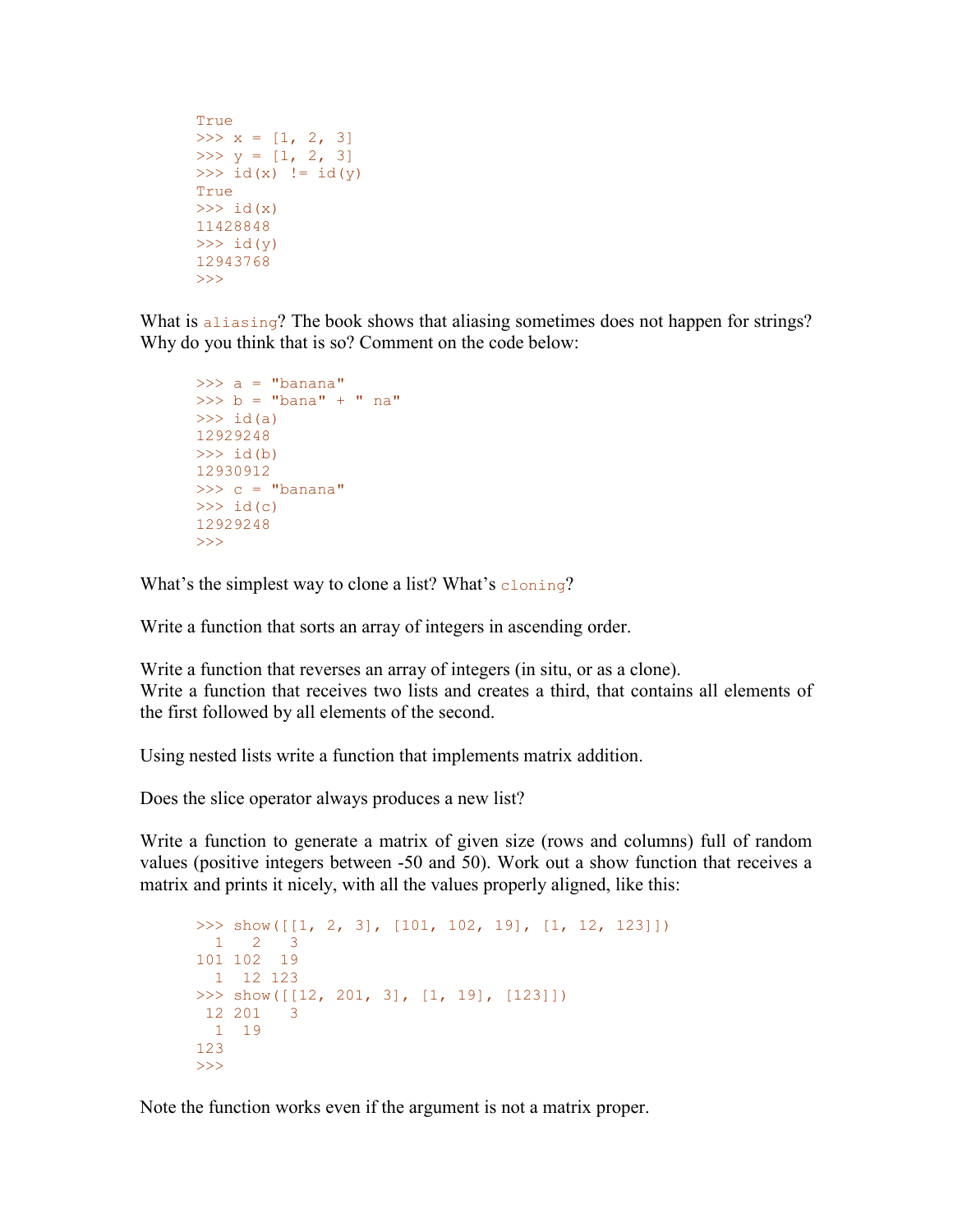Write a program that reverses the order of words in a sentence<sup>15</sup>.

Write a program that reverses the order of the letters in the words in a sentence, leaving the order of the words in the sentence unchanged.

Combine the two programs above into one that reverses the order of the words in a sentence and the order of the letters in each word:

Echo> these are the days of miracle and wonder these are the days of miracle and wonder rednow dna elcarim fo syad eht era eseht eseht era eht syad fo elcarim dna rednow wonder and miracle of days the are these Echo>

Answer the question on page 94.

Write a program that reads two times in military format (0900, 1730) and prints the number of hours and minutes between the two times. Here is a sample run. User input is in color.

```
Please enter the first time: 0900
Please enter the second time: 1730
8 hours 30 minutes
```
Extra credit if you can deal with the case that the first time is later than the second time:

```
Please enter the first time: 1730
Please enter the second time: 0900
15 hours 30 minutes
```
Write a program that reads a string (or receives one, if you write a function) and swaps the first with the last letter: for example, pooh would become hoop.

Reading Assignment 9: Chapter 9 (Tuples).

Questions: How do tuples resemble strings? How do they resemble lists? How do they resemble neither? Is it hard to create a tuple with a single element? Is it even possible? Are tuples sequences like lists and strings or not? Is slicing working for them in the same way? What does  $+$  mean for tuples?

What is the difference between

a,  $b = b - a$ ,  $a - b$ 

and

<sup>&</sup>lt;u>.</u> <sup>15</sup> Use split from the string module.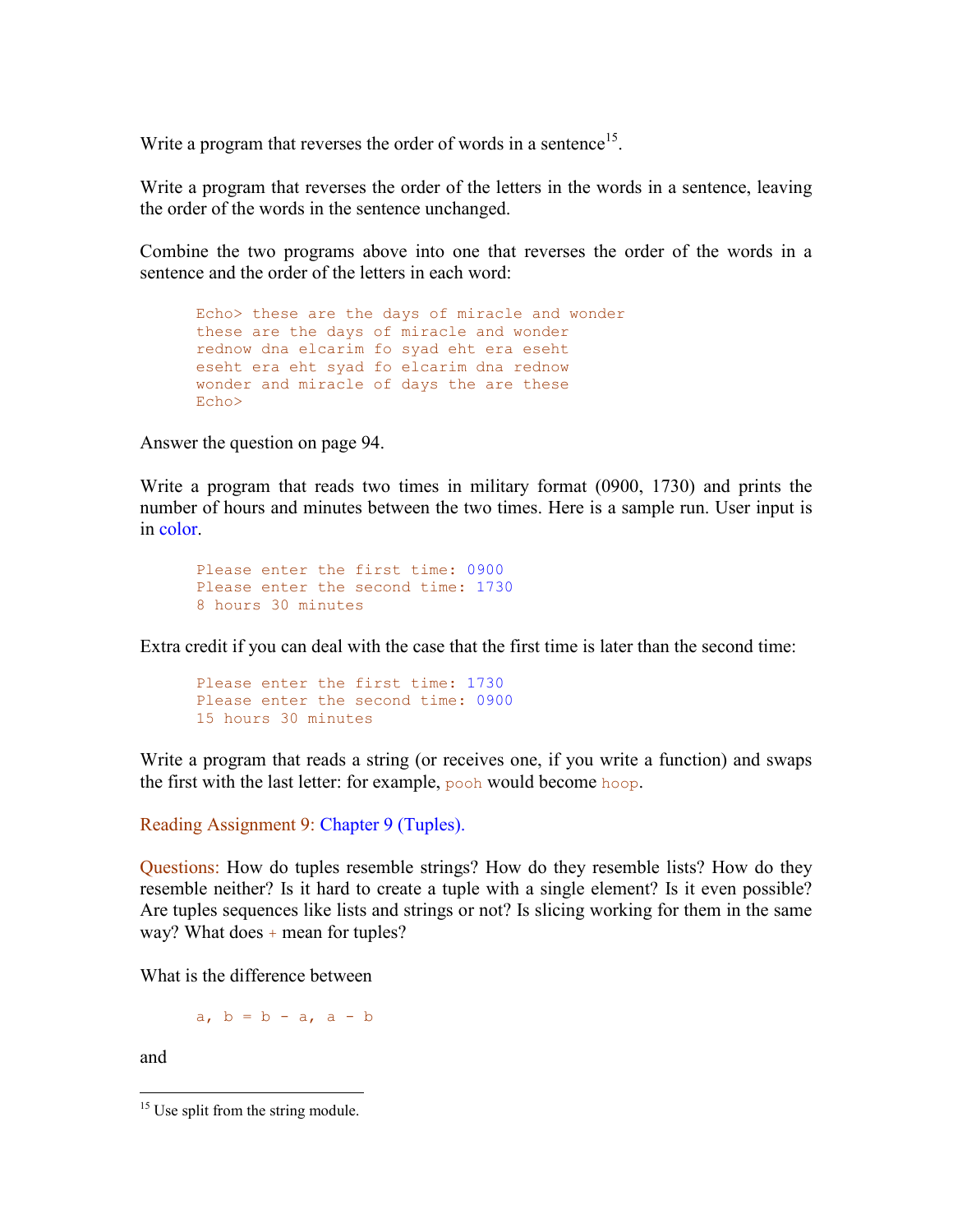$a = b - a$  $b = a - b$ 

How can you swap the values of two variables in Python<sup>16</sup>?

Explain what the following code does:

```
def swap(x, y): 
   x, y = y, xa = 3h = 5swap(a, b) 
print a, b
```
How do you generate random numbers in Python?

Simulate a dice in Python.

Write a program to play the game of craps.

Solve the exercises on page 98.

Explain this code:

```
>>> a = \lceil \lceil 0 \rceil \rceil * 3] * 3
\gg a
[[0, 0, 0], [0, 0, 0], [0, 0, 0]] 
>> a[0][1] = 4
>>> a 
[0, 4, 0], [0, 4, 0], [0, 4, 0]\rightarrow
```
Is there anything wrong<sup>17</sup> with it?

Describe and implement a test for the uniform distribution of the Python pseudorandom number generator. Use 8 buckets. Explain every line of your code.

Solve the exercise mentioned at the bottom of page 101.

Write a function that calculates the average of a list of numbers. Write a function that receives a size, and two numbers  $(\log \theta)$  and high) and returns a list of random numbers in the given range<sup>18</sup>.

<u>.</u>

<sup>&</sup>lt;sup>16</sup> With and without using a third variable.

 $17$  Fix it if there's anything wrong with it. Explain why it's correct if there's nothing wrong with it.

 $18$  It's up to you what numbers (floating-point or integers) you generate.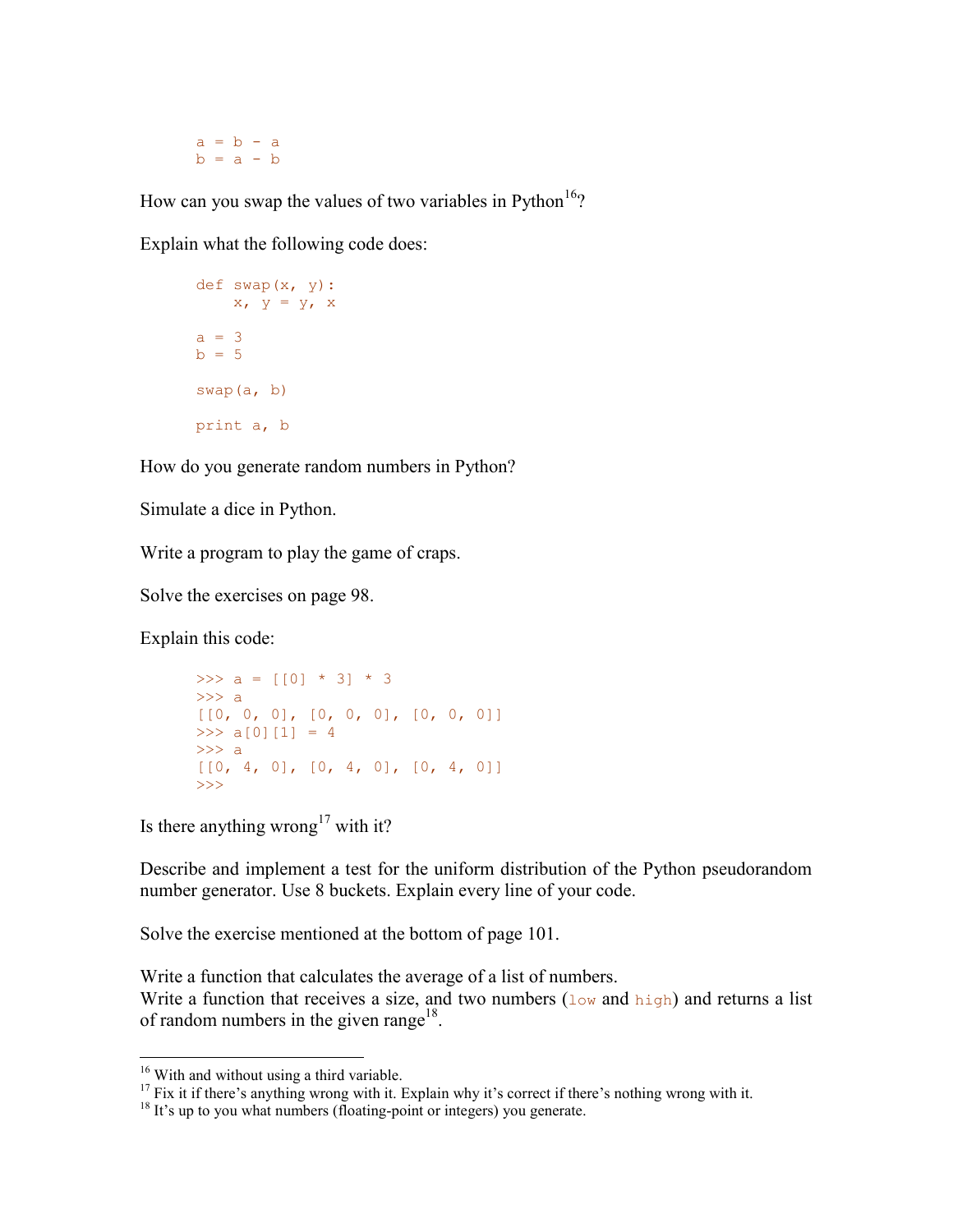Write another function that calculates the standard deviation in a list of numbers received as input: the standard deviation is the average of the squared deviations<sup>19</sup> to the mean.

Solve the exercise listed at the bottom of page 102.

Reading Assignment 10: Chapter 10 (Dictionaries).

Questions: What is a dictionary. Are dictionaries sequences? Is there any such thing as the empty dictionary? How can you add, delete, modify entries in a dictionary? In what circumstances are dictionaries useful? Define the terms  $\text{key}$ , and  $\text{key-value}$  pairs.

Is a dictionary suitable for storing username-password pairs? How would you do that using regular lists?

Look at the code below and explain what it illustrates:

```
>>> hash = { 'one' : 1, 'two' : 2, 'three' : 3 }
>>> hash 
{'three': 3, 'two': 2, 'one': 1} 
>>>
```
How could you list the entries in this dictionary in the order you want<sup>20</sup>?

Implement matrix multiplication using dictionaries.

Implement the following procedure to construct magic n-by-n squares;

- it works only if  $n$  is odd.
- Place a 1 in the middle of the bottom row.
- After k has been placed in the  $(i, j)$  square, place k+1 into the square to the right and down, wrapping around the borders.
- However,
	- 1. if the square to the right and down has already been filled, or
	- 2. if you are in the lower right corner,

then you must move to the square straight up instead.

Here's the 5-by-5 square that you get if you follow this method:

| 11 | 18 | 25 | -2. | q  |
|----|----|----|-----|----|
| 10 | 12 | 19 | 21  | 3  |
| 4  | 6  | 13 | 20  | 22 |
| 23 | -5 | 7  | 14  | 16 |
| 17 | 24 | Т. | 8   | 15 |
|    |    |    |     |    |

<sup>&</sup>lt;sup>19</sup> Individual deviations.

-

 $20$  Such as in the order: one, two three.